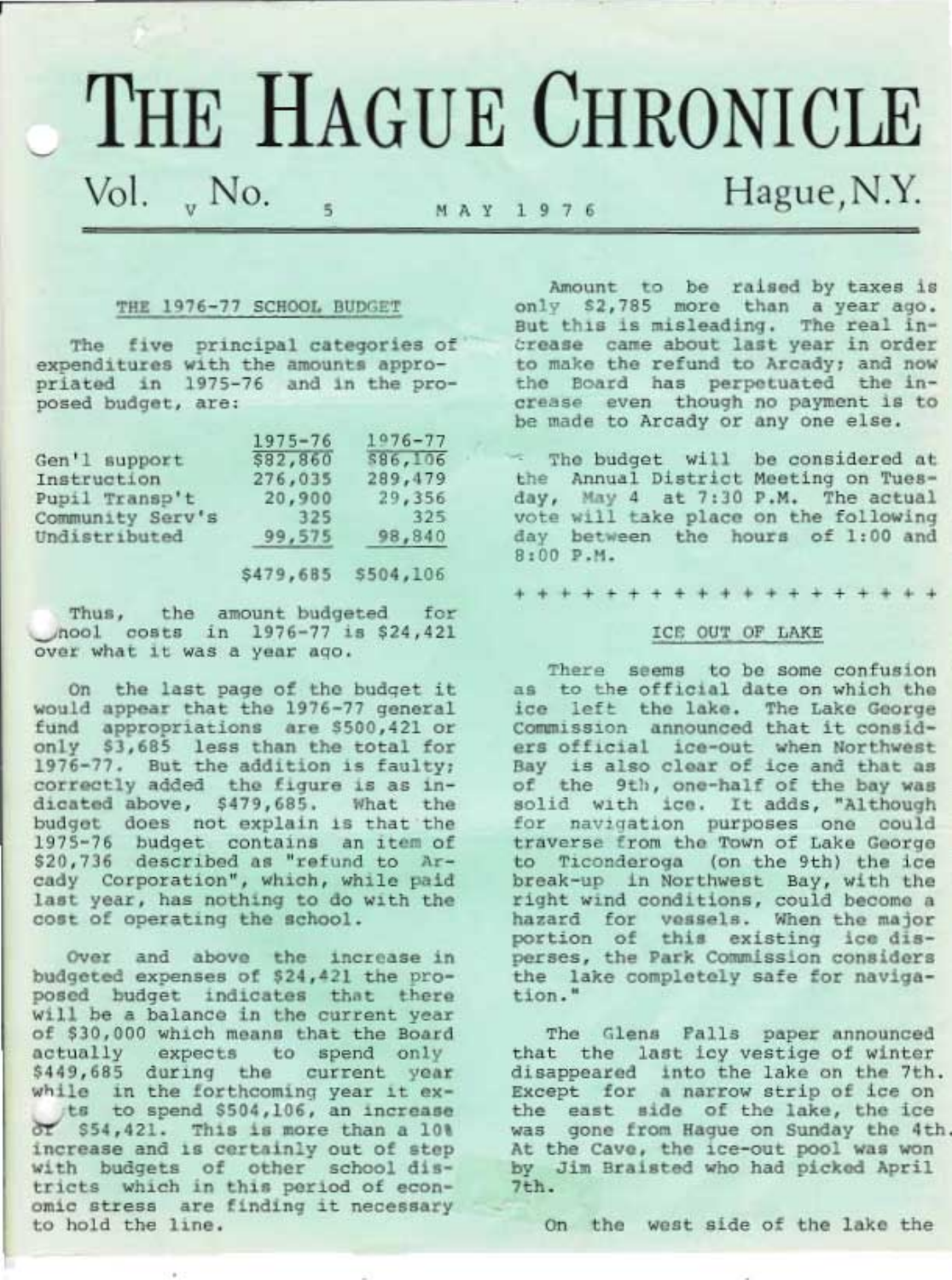THE HAGUE CHRONICLE is edited and published monthly by Emil- Seerup' Box 2504, Silver Bay, New York 12874. It is supported financially by civicminded citizens and local civic organizations. It is printed as a public service by the Silver Bay Association. News items and announcements of interest to the community are solicited.

# (continued from Page one)

ice went out without incident but on the east side damages were estimated to be the worst in years. The wind came from the west and north-west, alternating back and forth, and hugemasses of ice could be seen Piled high on the north shore of islands and bays that jut into the lake.

+++++++++++++++++++

#### DR. JOSEPH WARREN

Warren County takes its name from General Joseph Warren, an amiable open, friendly man yet something of a fire-brand during the ten years preceding the American Revolution.

Warren was born in Roxbury, Massachusetts, May 30, 1741. He entered Harvard when L4 years of age and graduated in L759. He studied medicine under Dr. James Lloyd of Boston and before long he was a practicing<br>physician.

The repressive Stamp Act passed<br>by the British Parliament in 1765<br>turned Warren's attention to politics and he, with Sam Adams in the lead,<br>took an active part in the agitation<br>which resulted in the repeal of the Stamp Act. The young doctor had great influence among the people of Boston. He belonged to the Masonic Lodge and became Grand Master of the lodges in the colonies. This connection and his relationship with the Sons of Liberty put him in a position<br>to influence the direction and the methods of political resistance. On March 5, L770 a detail of soldiers was ordered out to protect a sentry posted in front of the old state house. When the mob persisted in harassing the soldiers they opened

fire and five men in the mob were killed. This event has gone down in history as the Boston Massacre. For several years thereafter it was t' custom on March 5 for some citizen tw deliver an oration in commemoration of the event. Warren was the speaker in 1772 and 1775.

On December L6, L773 the Boston Tea Party was held and Warren was one of five men for which the British thought it had sufficient evidence to justify a charge of treason. However instead of bringing such charqes, the British closed the Port of Boston causing serious economic problems to the area; Food was short and the distress was great. When the British showed no signs of relenting and the colonies showed no signs of submitting, preparations for war were being made. Early in 1775 there was evidence that General Gage was planning an expedition into the country around Boston to confiscate or destroy sup-<br>plies and munitions built up by the colonists. Warren had information of this move and it was he who sent Par Revere and William Dawes to sprea.

The British succeeded in destroying stores at Lexington and Concord but the entire British detachment was forced to withdraw before the fierce attack of the New England citizen troops. On the route back to Boston, Warren was among the Minute Men who warren was amony the sinute men who were narassing the Boidiers of the<br>King. He was exposed to British fire and came close to death when a bul1et cut a lock of hair near his ear.

For the remaining two months of his life, Warren devoted himself without reserve to organizing the men without reserve to organizing the mer over New England and to making full use of Lexington and Concord in arousing the other colonies to a realization that they were now committed to war with Great Britain. Warren died on June 17, 1775 during the Battle of<br>Bunker Hill. Although he had bea named a Major General a few days before, he fought with a musket through- out the afternoon. No one saw him fall but after the battle his body<br>was discovered by a British burial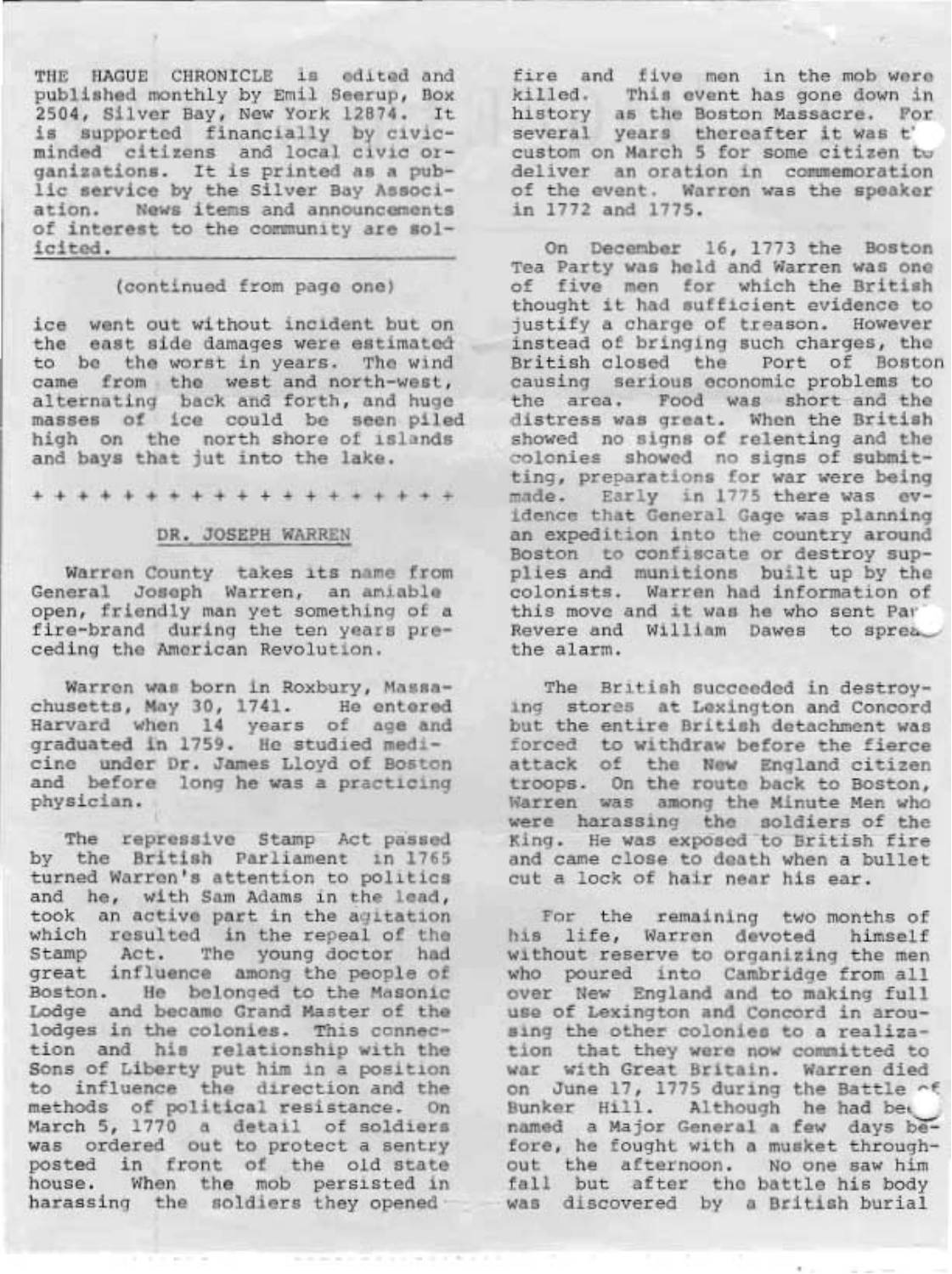party. A.bullet had gone through his head, Almost a year later his body was exhumed and identified by a small<br>silver wire which Paul Revere had<br>ice used in securing a false tooth.<br> $\sim$ ne remains were removed to the Granary Burying Ground. In 1825 they were placed in a vault in St. Paul's<br>Church and in 1855 they were moved a-<br>gain, this time to the Forest Hills Cemetery in Roxbury.

Cut off at the age of 34, Narren<br>was one of the few men who could be<br>called the architects of the Revolu-<br>tion. His ideas, even some of his<br>words, were followed by Thomas Jef-<br>ferson in the Declaration of Inde-<br>pendence.

A historical mural hangs at the entrance to the Warren County Supreme Courtroom at the Municipal Cen-<br>ter in Lake George. One of the two<br>scenes in the 350 square foot mural is centered on General Joseph Warren, the physician and Revolutionary War<br>hero. Above and to the left of the<br>entrance door to the courtroom, is a<br>'ecorative map of the Boston area uperimposed with a large figure of<br>the uniformed Dr. Warren, wearing a<br>sword, boots and cape. In the area<br>representing the Atlantic Ocean is a<br>sailboat depicting the frigate Narren<br>one of the early vessels of the U.S.<br>Navy

+++++++++++++++++++

## GIVES SENTOR RECITAL

Several issues back we reported<br>that Michael Meade had given his sen-<br>ior recital at the Eastman School of<br>Music on the violoncello. Now we can<br>report that his twin brother Marshall<br>performed his senior recital on March<br>5

Marshall is an honor graduate of<br>
The Interlochen Arts Academy and like<br>
his brother had been on the dean's<br>
list for his entire four years at the<br>
Eastman School. He expects to gradu-

t,

#### ate in May.

The Meade brothers have joined<br>with classmates from Eastman, Mary<br>Ann Sabato of Elmsford, N.Y. and An-<br>drew Dabcynski from New Jersey, to<br>form the resident string quartet at<br>the Silver Bay Association where they<br>will be pl programs. In the fall they will be returning to school for master's degrees. Mary Ann and Michael plan to be married on September 4.

/+++++++++++++++++++

#### BACKYARD SUGARIN'

A book entitled "Backyard Sugarin"<br>which was published earlier this year<br>came to us by way of Ethel Andrus.<br>It is intended for the amateur who<br>wants to put up a few gallons of<br>maple syrup for his own use, who has<br>been orde

The backyard producer needs a<br>brace with a 7/16th inch bit to drill<br>the holes for the spiles or spouts.<br>The purist can whittle his own spouts<br>but metal ones cost no more than a<br>quarter each in hardware stores. One<br>or two b tree to be tapped. Metal buckets are<br>expensive but plastic gallon milk<br>containers have proven to be an inex-<br>pensive substitute. A shallow, wide,<br>long pan is needed as an evaporator.<br>The pan can be set directly on a<br>firebo

Maple syrup was one of the first sweeteners available in North America<br>- the other was honey - and American<br>Indians made syrup long before the<br>country was colonized. The hard or sugar maple gives the best sap. The<br>tree should be not less than 10" in<br>diameter and if 18" or more, several<br>holes may be drilled. A good sized<br>tree produces 15 to 25 gallons of sap<br>in a season and up to 14 quarts a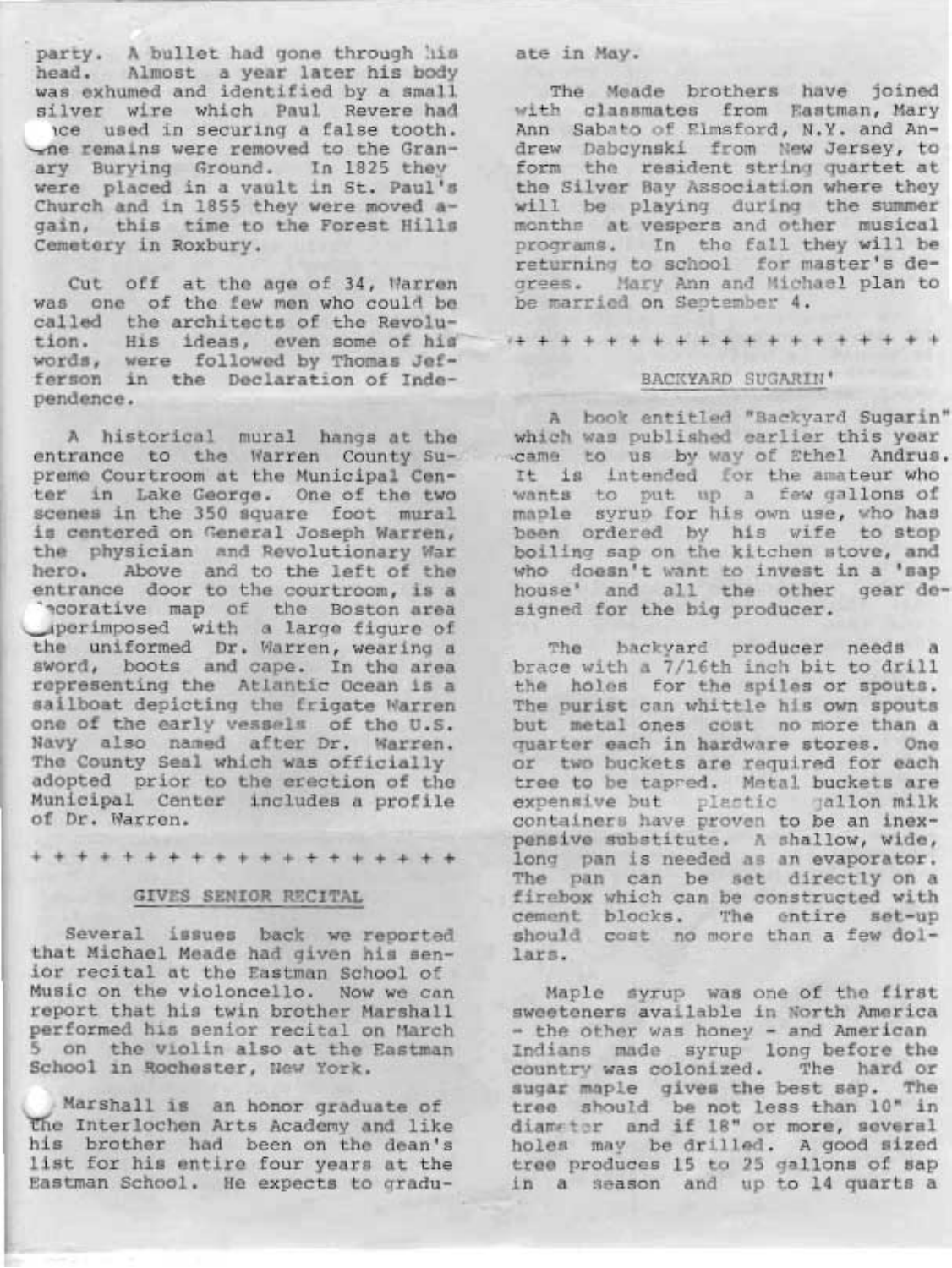day. The principal sap flow usually<br>occurs in March when night tempera-<br>tures fall below 32 degrees and day-<br>time temperatures rise above the<br>freezing mark. This is because on<br>freezing nights the trees contract<br>and the sap moved.

On the average it takes 40 quarts<br>of sap to produce one quart of syrup.<br>It should be boiled until it reaches<br>7 degrees above the boiling point of<br>water as measured on a candy ther-<br>mometer. The foam is then skimmed<br>off and

One important thing is to be able<br>to tell a sugar maple from other<br>trees - you just have to know your<br>trees. There are no leaves on the<br>trees come sugarin' time so it's a<br>good thing to find out how to iden-<br>tify them in th

Bill Andrus produced eleven gal-<br>lons this season. Other producers on a larger scale are Frank Carney, Henry Watts, and Parlin's Puddin' Is-<br>Henry Watts, and Parlin's Puddin' Is-<br>land FArm, all of whom have 'sap<br>houses' and expensive gear. One day<br>last summer some city folks came down last summer some city folks came down<br>our driveway and wanted to know if we<br>had any syrup for sale. We didn't.<br>But next year - who knows - there may be a Seerup Syrup Company.

+ + + + + +;.+ + + + + + + + + + + + +

# SCHOOL NEWS

All members of the School Board were present at the regular meeting<br>on April 8th.

The principal subject discussed was the arrangements being made for<br>transporting school children to St.<br>Mary's School in Ticonderoga. The<br>Board had received letters requesting<br>transportation for twenty-three pu-<br>pils who will be attending St. Mary's in the fall. The Board approved the<br>transportation but announced that no<br>further requests would be granted because not filed before April 1.

Mr. Meola announced that the Fest<br>tival of Arts would be held on May 3 at 7:30 P.M. Mrs. Meade will be in charge of the musical program; Mr. Laundree the industrial arts program; and Mrs. Hersh will present a fashion show of dresses made by pupils in the home economics classes.

Mr. Frances Waters was appointed<br>custodian to replace Rev. Elliott who<br>had resigned.

On May 22 the French class will be on a trip to Montreal.

The Honor Roll for the third quar-<br>ter: JoAnne Dunklee, high honors, an, average of 91%; Debbie Bly an 89% average, Coleen Thibeault 89%, Bonnie<br>Thibeault 88%, and Michael DeLarm 87%<br>all received honors.

The class studying Italian wrote a<br>letter inviting Democratic presider<br>tial candidate Jimmy Carter to visi-<br>the Hague School, He replied thank-<br>ing the group for the invitation but was unable to accept because of a<br>tight schedule.

Richard M. Strum and JoAnne Dunk-<br>lee scored in the top 10% of all the<br>students in the nation who took the<br>National Education Development Tests.<br>Coleen K. Goetsch, Sonja Luce, Mich-<br>ael E. Streeter and Collins C. Luce<br>scor

+++++++++++++++++++

#### ESSAY CONTEST

Mr. Sloan Wilson of Ticonderoga<br>has agreed to act as the third judge<br>in the essay contest for Hague Cen-<br>tral School students. Mr. Wilson i<br>the author of the Man in the Gray<br>Flannel Suit, a Summer Place, and<br>dozens of arti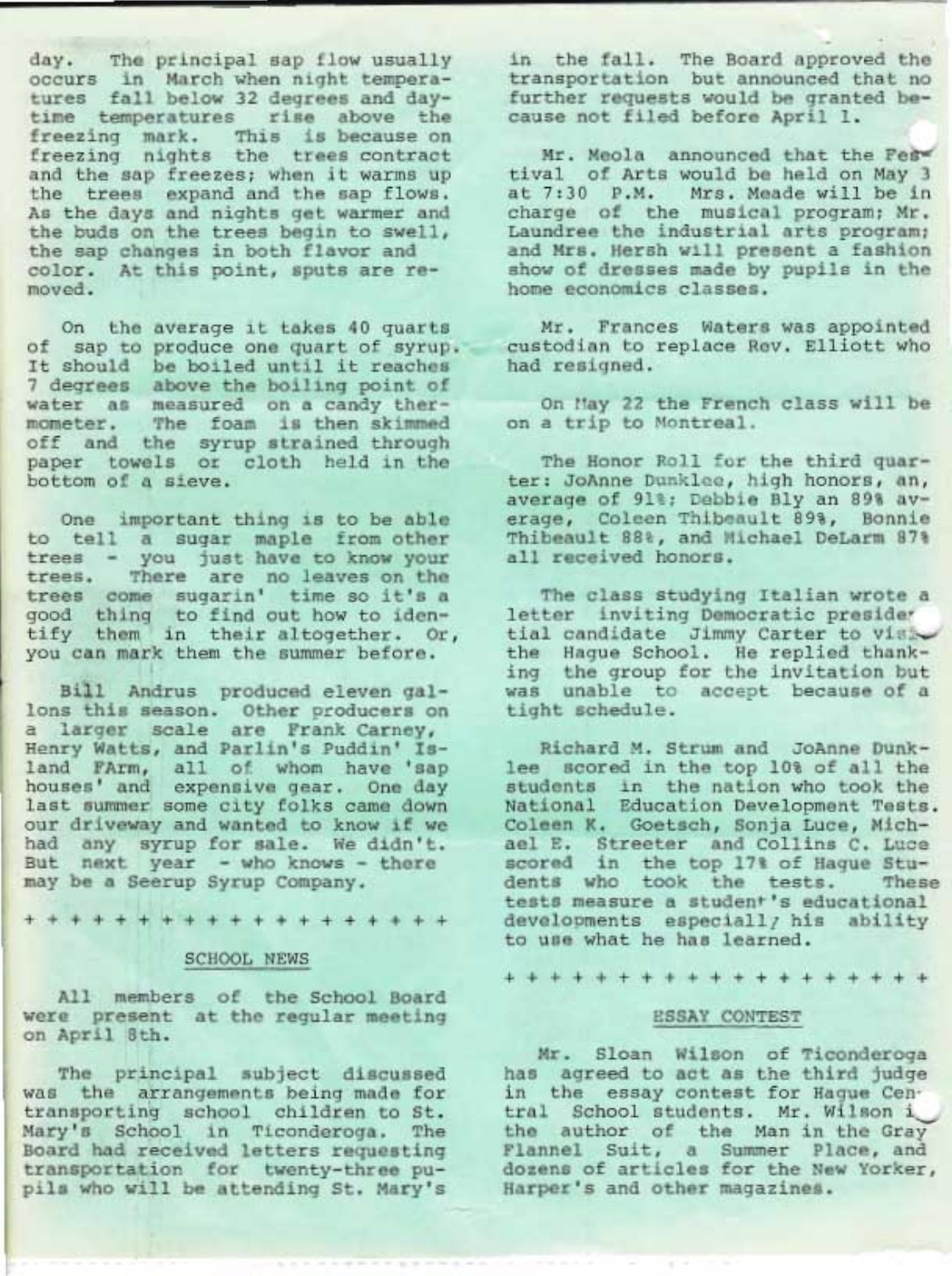Remember entries are to be submit-<br>ted no later than June 1 to Mr. Meola or any of the Hague School teachers.<br>The winner will be announced at the<br>\qhschool graduation and the winning

whtry will be published in the Chron-<br>icle. A prize of \$25. will be awarded to the winner.

+++++++++++++++++++

# PUBLIC MEETING SCHEDULED

A public meeting will be held on  $\cdot$ May 13 at 7:30 P.M. at the Town Hall.<br>The various property classifications will be explained and you will be given an opportunity to locate your property on the map and determine its classification.

+ + + + + + +,+ + + + + + + + + + +

#### TOWN BOARD MEETTNG

A regular meeting of the Town<br>Board was held on April 13 with all members present. Board was held on April 13 with all

A resolution addressed<br>state legislature proposing<br>the Adirondack Park Agency<br>approved. resolution addressed to the state legislature proposing repeal of Law was

The sign at the Town Hall<br>pletely disintegrated. The<br>proved the purchase of a new The sign at the Town Hall has com-Board approved the purchase of a new one.

The ski tow was again discussed at some length. It was agreed that the remaining work would be pushed with<br>the hope that it could be completed<br>by June 30th. The building at the<br>top of the lift will be tackled first<br>and when the area has dried out suf-<br>ficiently, there will be further<br>tree cut been obtained and it is expected<br>that the poles and pulleys can be set<br>without too much difficulty.

The proposed purcliase of a new

truck has been tabled. The purchase of a new truck will again be consi- dered when the 1977 budget is being prepared.

Messrs. Yaw and Seerup suggested<br>that the town should provide them<br>with a suitable place for holding<br>court. It was agreed that they would<br>submit their specific proposals at<br>the next meeting.

The Planning Board has completed cent problems associated with the<br>work on a map of Hague with all propic specified of Hague Brook that for a<br>erties classified according to number time threatened to flood areas near<br>of dwe The Supervisor discussed the recent problems associated with the<br>-overflow of Hague Brook that for a its mouth. Sand from the road and<br>the bed of the stream has caused a delta to be formed at the stream's<br>mouth. When the ice broke it jammed<br>up on the delta and backed up to the highway bridge where it overran its<br>banks. Although he called the Lake<br>George Commission, the Environmental<br>Conservation Department and other<br>government agencies, the supervisor<br>found no one who would do anythin<br>about it. then present because the water was too shallow for the fish to go up the<br>stream to the fish weir. It took<br>jurisdiction at that time - why not now? )

> There was some discussion about<br>whether or not Hague should again<br>have a summer policeman. About 10-15<br>years ago a state trooper was stationed in Hague during the summer<br>months and he took care of law en-<br>forcement problems in the community<br>After about two summers, however, the<br>trooper was assigned elsewhere and<br>since then the town has employed a<br>policeman was made not to hire a policeman this<br>simmer. However, the motion was de-